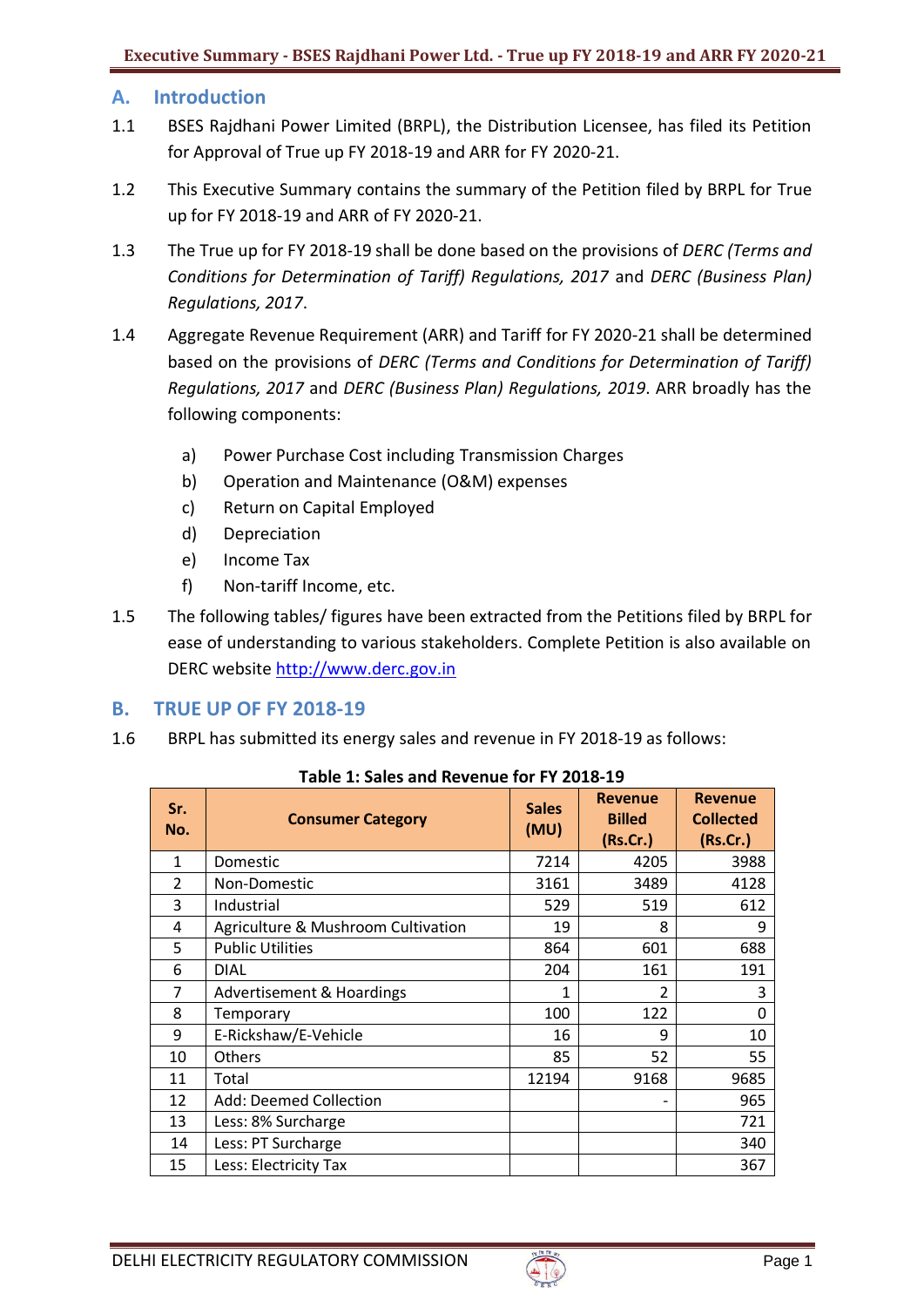| Sr.<br>No. | <b>Consumer Category</b>                                | <b>Sales</b><br>(MU) | <b>Revenue</b><br><b>Billed</b><br>(Rs.Cr.) | <b>Revenue</b><br><b>Collected</b><br>(Rs.Cr.) |
|------------|---------------------------------------------------------|----------------------|---------------------------------------------|------------------------------------------------|
| 16         | Less: LPSC Collected                                    |                      |                                             | 30                                             |
| 17         | Net Amount Considered for calculation<br>of Revenue Gap |                      |                                             | 9192                                           |

- 1.7 BRPL has requested the Commission to approve the actual sales at 12194 MU and collected at Rs. 9192 Cr.
- 1.8 BRPL has submitted the actual AT&C loss of 8.02% and Distribution Loss of 8.26% for FY 2018-19. BRPL has claimed the following incentive with respect to actual Distribution Loss and Collection Efficiency achieved during FY 2018-19:

| Sr. No.        | <b>Particulars</b>                                                            | <b>UOM</b>  | FY 2018-19 |  |
|----------------|-------------------------------------------------------------------------------|-------------|------------|--|
| 1              | Energy Purchased at BRPL periphery                                            | MU          | 13292.2    |  |
| $\overline{2}$ | Distribution Loss target for FY 2018-19                                       | 10.19%<br>% |            |  |
| 3              | Actual Distribution Loss for FY 2018-19                                       | %           | 8.26%      |  |
| 4              | Average Power Purchase cost for FY 2018-19                                    | Rs/KWh      | 5.52       |  |
| 5              | Financial Impact on account of<br>overachievement of Distribution Loss Target | Rs. Cr.     | 141.7      |  |
| 6              | Impact of Financial benefit to be retained by<br>Petitioner (2/3)             | Rs. Cr.     | 94.4       |  |

# **Table 2: Incentive claimed on Distribution Loss Reduction**

## **Table 3: Incentive claimed on Collection Efficiency**

| Sr. No | <b>Particulars</b>                                                                                                                         | <b>UoM</b> | FY 2018-19 |
|--------|--------------------------------------------------------------------------------------------------------------------------------------------|------------|------------|
| 1      | Revenue Billed                                                                                                                             | Rs. Cr.    | 9167.9     |
| 2      | <b>Collection Efficiency Achieved</b>                                                                                                      | %          | 100.26%    |
| 3      | Collection Efficiency Approved in Tariff Order                                                                                             | %          | 99.50%     |
| 4      | <b>Revenue Realised Achieved</b>                                                                                                           | Rs. Cr.    | 9191.8     |
| 5      | Revenue Realised as per approved Collection<br>Efficiency                                                                                  | Rs. Cr.    | 9122.1     |
| 6      | Over-achievement                                                                                                                           | Rs. Cr.    | 69.7       |
| 7      | Amount to be retained by petitioner and<br>consumer shared 50:50 for achievement of<br>collection efficiency Target from 99.50% to<br>100% | Rs. Cr.    | 22.9       |
| 8      | Entire 100% to be retained for achievement<br>over 100%                                                                                    | Rs. Cr.    | 23.8       |
| 9      | Total Incentive to be retained by BRPL                                                                                                     | Rs. Cr.    | 46.8       |

1.9 BRPL submits the actual sales, Distribution Loss level, and power purchase for FY 2018- 19, as follows:

# **Table 4: Power Purchase Requirement for FY 2018-19**

| Sr. No. | <b>Particulars</b> | <b>Actuals</b> |
|---------|--------------------|----------------|
| -       | Sales (MU)         | 12194.3        |

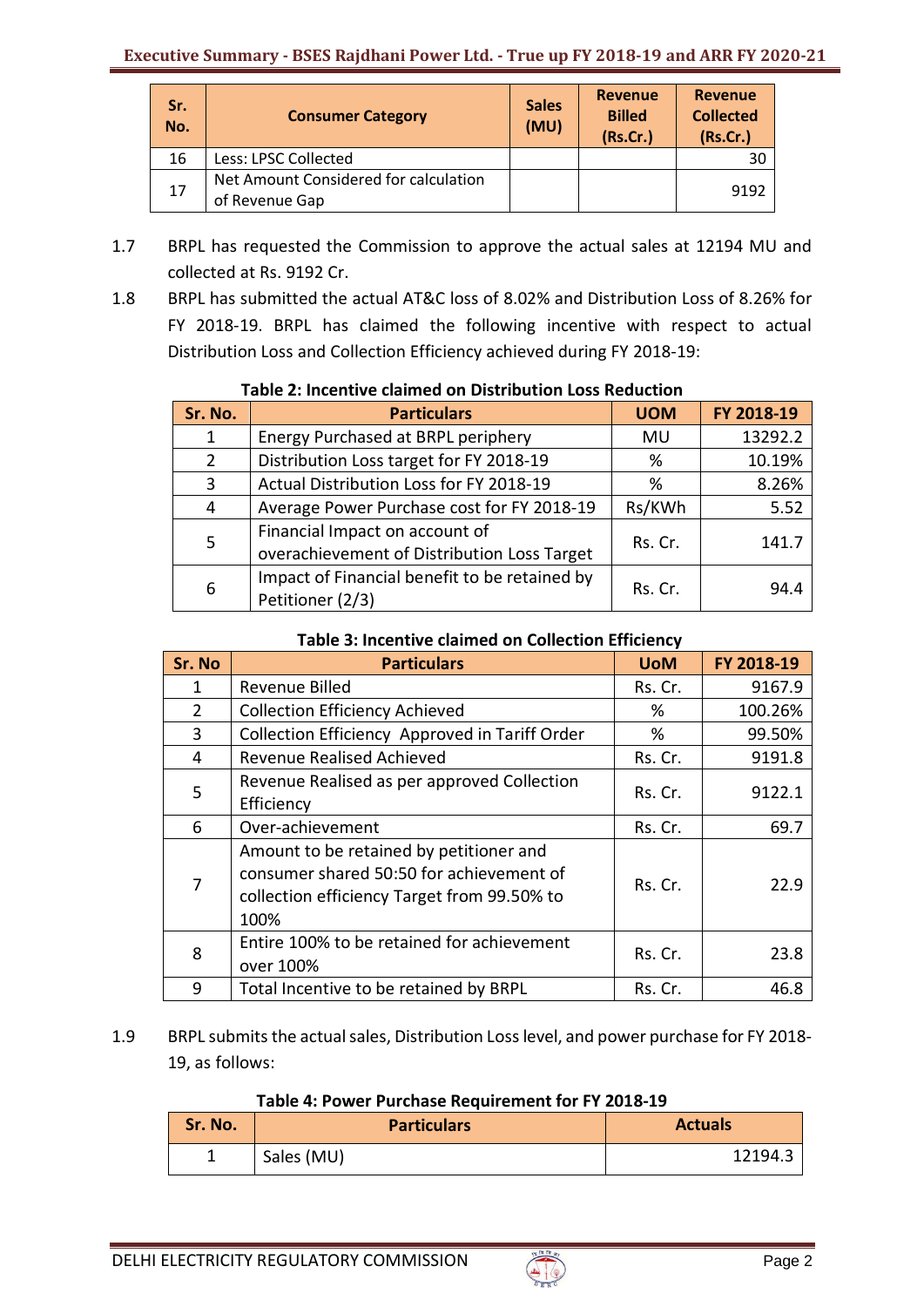| Sr. No. | <b>Particulars</b>                       | <b>Actuals</b> |
|---------|------------------------------------------|----------------|
|         | Distribution Loss (%)                    | 8.26%          |
|         | Energy Required at DISCOM periphery (MU) | 13292.3        |

1.10 BRPL has submitted that more than 90% of the total quantum is purchased from Government Owned utilities. The following table shows the source-wise power purchase quantum and cost for BRPL for FY 2018-19:

| Sr. No.        | <b>Particulars</b>         | <b>Power Purchase (MU)</b> | Quantum (%) |
|----------------|----------------------------|----------------------------|-------------|
| 1              | NTPC <sup>#</sup>          | 8715.5                     | 56.1%       |
| $\overline{2}$ | <b>NHPC</b>                | 1021.3                     | 6.6%        |
| 3              | <b>NPCIL</b>               | 394.2                      | 2.5%        |
| 4              | <b>DVC</b>                 | 1007.9                     | 6.5%        |
| 5              | State Gencos <sup>@</sup>  | 2083.7                     | 13.4%       |
| 6              | <b>Short Term Purchase</b> | 1199.5                     | 7.7%        |
| 7              | Other Hydro                | 511.6                      | 3.3%        |
| 8              | <b>Wind Power</b>          | 49.7                       | 0.3%        |
| 9              | Sasan                      | 499.6                      | 3.2%        |
| 10             | <b>SECI</b>                | 42.3                       | 0.3%        |
| 11             | Total                      | 15525.1                    | 100%        |

### **Table 5: Source-wise Power Purchase Quantum in FY 2018-19**

# Includes BTPS @ Excludes BTPS

## **Table 6: Power Purchase Cost**

| Sr.No. | <b>Plant</b>                     | <b>FY 2018-19 (Actual)</b> |                   |            |
|--------|----------------------------------|----------------------------|-------------------|------------|
|        |                                  | <b>MU</b>                  | <b>Total Cost</b> | Rs. / Unit |
| 1.     | NTPC <sup>#</sup>                | 8282.8                     | 3683              | 4.45       |
| 2.     | <b>NHPC</b>                      | 1021.3                     | 359               | 3.51       |
| 3.     | <b>NPCIL</b>                     | 394.2                      | 144               | 3.65       |
| 4.     | <b>DVC</b>                       | 1007.9                     | 374               | 3.71       |
| 5.     | State Genco <sup>@</sup>         | 2516.5                     | 1558              | 6.19       |
| 6.     | Other Hydro                      | 511.6                      | 236               | 4.62       |
| 7.     | Sasan                            | 499.6                      | 71                | 1.43       |
| 8.     | <b>SECI</b>                      | 42.3                       | 23                | 5.50       |
| 9.     | <b>Wind Power</b>                | 49.7                       | 18                | 3.53       |
| 10.    | Long term power purchase<br>cost | 14325.6                    | 6466              | 4.51       |
| 11.    | Add: Other Costs                 | 8.6                        | 11                | 12.40      |
| 12.    | <b>ST Purchase</b>               | 1199.5                     | 581               | 4.84       |
| 13.    | <b>Gross Power Purchase Cost</b> | 15533.8                    | 7058              | 4.54       |
| 14.    | DTL loss/charges                 |                            | 553               |            |
| 15.    | PGCIL loss/charges               | 467.7                      | 455               |            |
| 16.    | <b>Other losses</b>              |                            | 96                |            |
| 17.    | Less: short term Sale            | 1773.8                     | 741               | 4.18       |
| 18.    | Add: Cost of REC                 |                            | $\Omega$          |            |
| 19.    | Net Power Purchase Cost          | 13292.2                    | 7421              | 5.58       |
| 20.    | Less: Rebate                     |                            | 75                |            |
| 21.    | Less: Additional UI              |                            | 4                 |            |

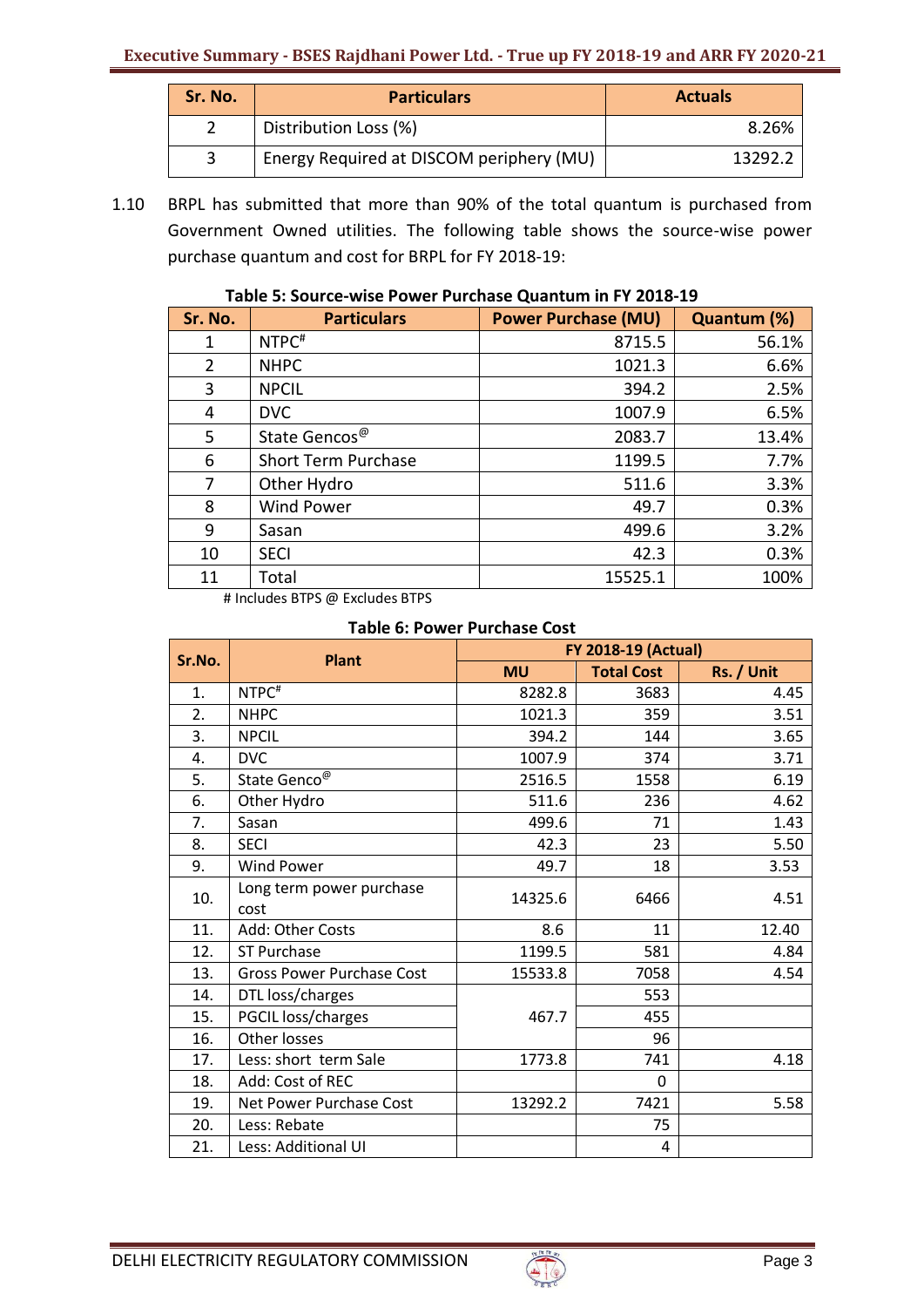| Sr.No. | <b>Plant</b>                            | <b>FY 2018-19 (Actual)</b> |                   |            |
|--------|-----------------------------------------|----------------------------|-------------------|------------|
|        |                                         | <b>MU</b>                  | <b>Total Cost</b> | Rs. / Unit |
| 22.    | Net Power Purchase Cost<br>after rebate | 13292.2                    | 7341              | 5.52       |

# Excludes BTPS @ Includes BTPS

1.11 The O&M Expenses as considered by BRPL during FY 2018‐19 are tabulated below:

| Sr. No. | <b>Particulars</b>      | FY 2018-19          |                |  |
|---------|-------------------------|---------------------|----------------|--|
|         |                         | <b>Tariff Order</b> | <b>Actuals</b> |  |
| 1       | <b>11KV LINE</b>        | 70.9                | 78.4           |  |
| 2       | 33KV LINE               |                     | 39.8           |  |
| 3       | <b>66KV LINE</b>        | 41.7                |                |  |
| 4       | LT LINE SYSTEM          | 610.3               | 642.3          |  |
| 5       | 11/0.415KV DT           | 115.1               | 113.8          |  |
| 6       | 33/11KV GRID SUBSTATION | 63.7                | 58.3           |  |
| 7       | 66/11KV GRID SUBSTATION |                     |                |  |
| 8       | <b>Total</b>            | 901.78              | 932.7          |  |

#### **Table 7: O&M Expenses for FY 2018-19 (Rs. Cr.)**

1.12 BRPL has submitted that the depreciation has been calculated in accordance with *DERC Tariff Regulations, 2017*.

## **Table 8: Depreciation for FY 2018-19 (Rs. Cr.)**

| Sr.No. | <b>Particulars</b>                   | <b>Amount</b> |
|--------|--------------------------------------|---------------|
| А.     | Opening GFA as per audited accounts  | 6523.51       |
| В.     | Closing GFA as per audited accounts  | 7082.65       |
| C.     | Average of GFA                       | 6803.08       |
| D.     | Depreciation as per Audited Accounts | 309.47        |
|        | Average depreciation rate            | 4.55%         |

1.13 BRPL has submitted the average rate of depreciation for FY 2018-19 after implementation of ATE Judgments as under:

### **Table 9: Depreciation for FY 2018-19 (Rs. Cr.)**

| Sr.No. | <b>Particulars</b>                                   | <b>Amount</b> |
|--------|------------------------------------------------------|---------------|
| А      | Average GFA                                          | 6841.54       |
| B      | Average Consumer Contribution and Grants             | 724.07        |
| C      | Average assets net of consumer contribution & Grants | 6117.47       |
| D      | Average rate of depreciation                         | 4.55%         |
|        | Depreciation                                         | 278.28        |

1.14 BRPL has furnished the Return on Capital Employed during FY 2018-19 as follows:

# **Table 10: Return on Capital Employed (RoCE)(Rs. Cr.)**

| <b>S. No.</b> | <b>Particulars</b>                         | FY 2018-19 |
|---------------|--------------------------------------------|------------|
| 1             | Average Debt (Term Loan & Working Capital) | 2273       |
| 2             | <b>Average Equity</b>                      | 1962       |
| 3             | Total                                      | 4235       |
| 4             | Cost of Debt                               | 13.56%     |
| 5             | Return on Equity                           | 20.39%     |
| 6             | WACC (Weighted avg. Cost of capital)       | 16.72%     |

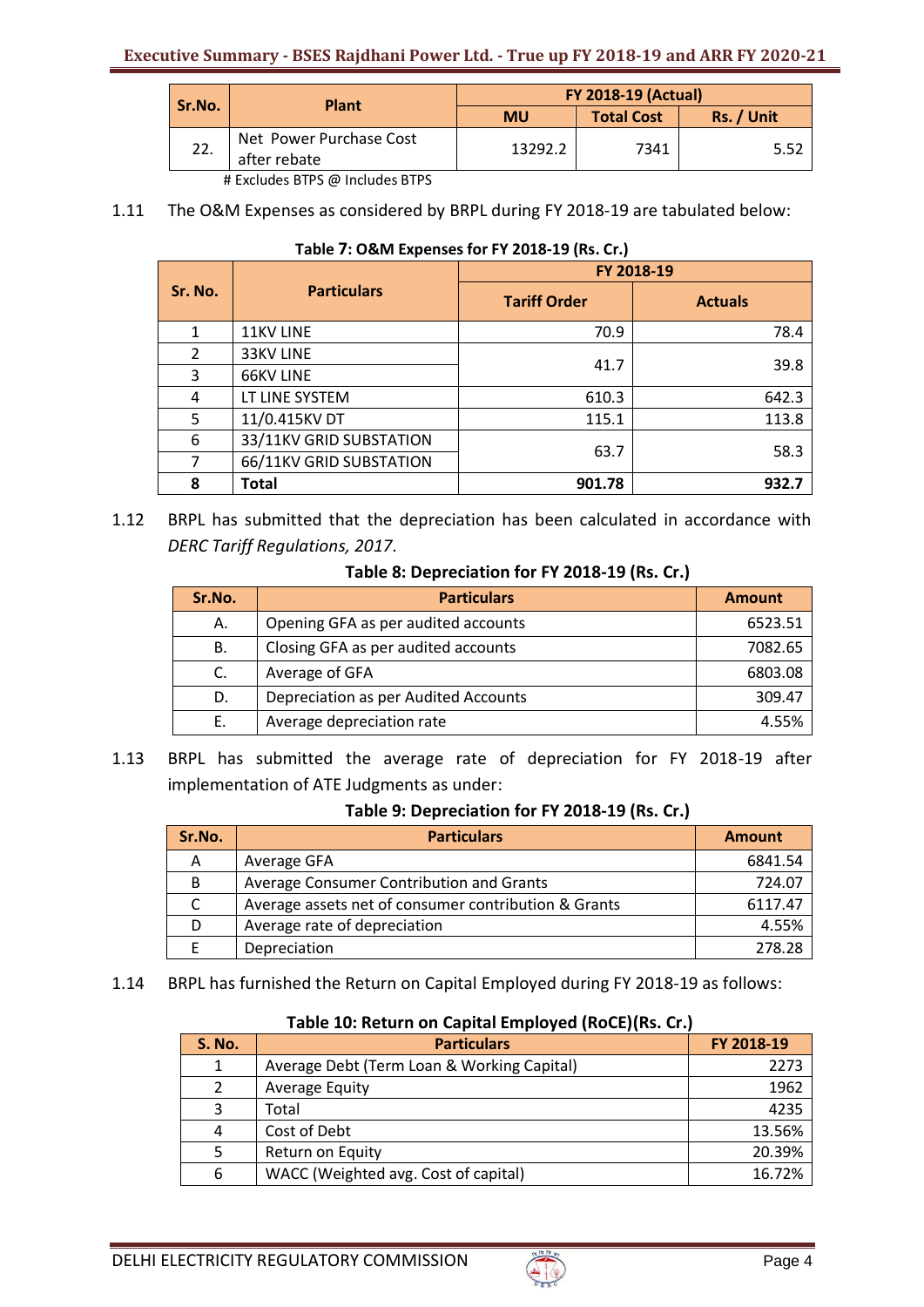| <b>S. No.</b> | <b>Particulars</b>                | FY 2018-19 |
|---------------|-----------------------------------|------------|
|               | RRB(i)                            |            |
|               | RoCE (Return on Capital Employed) |            |

# 1.15 BRPL has submitted the Non tariff Income for FY 2018-19 as follows:

## **Table 11: Non-Tariff Income for FY 2018-19 (Rs. Cr.)**

| Sr. No.        | <b>Particulars</b>                                          | <b>Amount</b>  |
|----------------|-------------------------------------------------------------|----------------|
| 1              | <b>Other Operating Revenue</b>                              | 132            |
| $\overline{2}$ | Other Income                                                | 117            |
| 3              | Total other income (1+2)                                    | 249            |
| 4              | Add: Income from normative interest on security deposit     | 42             |
| 5              | Add: Interest on SLD                                        | 11             |
| 6              | Total Income for computation of NTI                         | 302            |
| 7              | Less: Income from other business                            |                |
| 8              | Less: Street Light                                          | 15             |
| 9              | Less: Interest on CR                                        | 0              |
| 10             | Less: LPSC                                                  | 30             |
| 11             | Less: write-back of misc. provisions                        | 24             |
| 12             | Less: Interest Income/Short term gain                       | $\overline{2}$ |
| 13             | Less: Transfer from Consumer Contribution for capital works | 38             |
| 14             | Less: Bad debts recovered                                   | 2              |
| 15             | Less: Interest on inter-company loans                       | 22             |
| 16             | Less: Commission on ED                                      | 11             |
| 17             | Net NTI                                                     | 158            |

# 1.16 The Aggregate Revenue Requirement for FY 2018-19 is as follows:

|                                                    |                      | rable 12. Aggregate nevenue nequirement for FT 2010-13 (ns. Cr.)<br>Sr. |  |  |  |  |  |  |
|----------------------------------------------------|----------------------|-------------------------------------------------------------------------|--|--|--|--|--|--|
| <b>Particulars</b>                                 | <b>As per Tariff</b> | <b>Revised figures</b>                                                  |  |  |  |  |  |  |
|                                                    |                      | for the purposes                                                        |  |  |  |  |  |  |
|                                                    |                      | of Truing up                                                            |  |  |  |  |  |  |
| Purchase of power including Transmission and       |                      | 7341                                                                    |  |  |  |  |  |  |
| <b>SLDC Charges</b>                                |                      |                                                                         |  |  |  |  |  |  |
| <b>O&amp;M Expenses</b>                            | 902                  | 933                                                                     |  |  |  |  |  |  |
| Additional O&M Expenses/Other Expenses             | 58                   | 197                                                                     |  |  |  |  |  |  |
| Depreciation                                       | 190                  | 278                                                                     |  |  |  |  |  |  |
| Return on Capital Employed (RoCE)(Pre Tax)         | 592                  | 722                                                                     |  |  |  |  |  |  |
| Sub-total                                          | 8601                 | 9471                                                                    |  |  |  |  |  |  |
| Less: Non-Tariff Income                            | 155                  | 158                                                                     |  |  |  |  |  |  |
| Aggregate Revenue Requirement                      | 8446                 | 9314                                                                    |  |  |  |  |  |  |
| Less: Income from Open Access                      |                      | 26                                                                      |  |  |  |  |  |  |
| Net Aggregate Revenue Requirement                  | 8446                 | 9288                                                                    |  |  |  |  |  |  |
| Total amount realised (Net of Electricity Duty and |                      | 9192                                                                    |  |  |  |  |  |  |
| Surcharges)                                        |                      |                                                                         |  |  |  |  |  |  |
| Incentive                                          |                      |                                                                         |  |  |  |  |  |  |
| Less: Amount to be retained by Petitioner on       |                      | 94                                                                      |  |  |  |  |  |  |
| account of overachievement of T&D Loss Targets     |                      |                                                                         |  |  |  |  |  |  |
| Less: Amount to be retained by Petitioner on       |                      |                                                                         |  |  |  |  |  |  |
| account of overachievement of collection           |                      | 47                                                                      |  |  |  |  |  |  |
| efficiency targets                                 |                      |                                                                         |  |  |  |  |  |  |
|                                                    |                      | <b>Order dated</b><br>28/03/2018<br>6860<br>8748                        |  |  |  |  |  |  |

# **Table 12: Aggregate Revenue Requirement for FY 2018-19 (Rs. Cr.)**

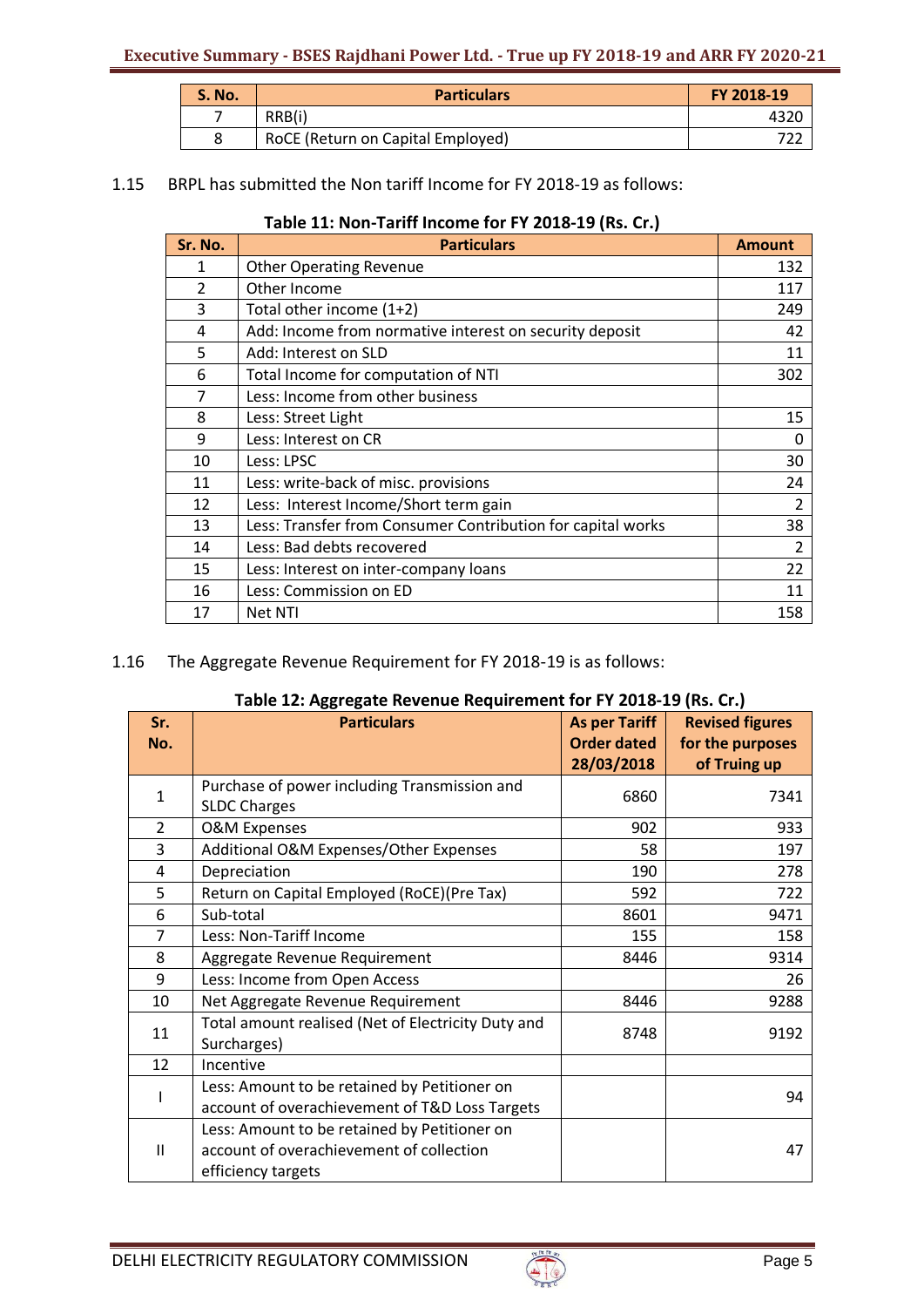# **Executive Summary - BSES Rajdhani Power Ltd. - True up FY 2018-19 and ARR FY 2020-21**

| Sr.<br>No.   | <b>Particulars</b>              | <b>As per Tariff</b><br><b>Order dated</b><br>28/03/2018 | <b>Revised figures</b><br>for the purposes<br>of Truing up |
|--------------|---------------------------------|----------------------------------------------------------|------------------------------------------------------------|
| Ш            | Less: Incentive of Rate of Sale |                                                          | 141                                                        |
| IV           | Less: Carrying Cost             |                                                          | 420                                                        |
| <sub>B</sub> | Revenue available towards ARR   | 8748                                                     | 8489                                                       |
|              | Revenue (Gap)/ Surplus          | (353)                                                    | (799)                                                      |

1.17 BRPL's claims pertaining to true-up of expenses with respect to earlier periods have been divided into six parts as follows:

| Sr. No.        | <b>Particulars</b>                                                       | <b>Principal</b> | <b>Carrying</b><br><b>Cost</b> | <b>Total</b> |
|----------------|--------------------------------------------------------------------------|------------------|--------------------------------|--------------|
| 1              | Impact for issues where there<br>is inconsistency in different<br>orders | 206              | 397                            | 603          |
| $\overline{2}$ | Issues which fall under<br>statutory levies/change in law                | 59               | 5                              | 63           |
| 3              | Issues which tantamount to<br>suo-motu re-opening of<br>previous orders  | 80               | 98                             | 178          |
| 4              | Impact on account of APTEL<br>Judgments                                  | 3387             | 7252                           | 10640        |
| 5              | Impact of Review Petition                                                | 230              | 339                            | 568          |
| 6              | Issues which are contrary to<br>Regulations/ previous<br>directions      | 1248             | 1007                           | 2255         |
| 7              | Total                                                                    | 5210             | 9098                           | 14308        |

# **Table 13: Summary of Past claims (Rs. Cr.)**

# **C. ARR OF FY 2020-21**

# 1.18 BRPL has projected the energy sales at 13167 MU for FY 2020-21.

|                | Table 14: Estimated Energy Sales and Revenue for FY 2020-21 |               |                |                |                |                |            |  |
|----------------|-------------------------------------------------------------|---------------|----------------|----------------|----------------|----------------|------------|--|
| Sr.            | <b>Category</b>                                             | <b>Energy</b> | <b>Fixed</b>   | <b>Energy</b>  | <b>ToD Sur</b> | <b>Total</b>   | <b>ABR</b> |  |
| No.            |                                                             |               | <b>Charges</b> | <b>Charges</b> | + Rebate       | <b>Revenue</b> |            |  |
|                |                                                             | <b>MU</b>     | Rs. Cr.        | Rs. Cr.        | Rs. Cr.        | Rs. Cr.        | Rs./kWh    |  |
| $\mathbf{1}$   | Domestic                                                    | 8136          | 498            | 3488           |                | 3986           | 4.90       |  |
| $\overline{2}$ | Non-Domestic                                                | 3335          | 802            | 2860           | 24             | 3687           | 11.06      |  |
| 3              | Industrial                                                  | 529           | 94             | 423            | 4              | 521            | 9.85       |  |
| 4              | Agriculture & Mushroom                                      | 21            | 4              | 3              |                | 8              | 3.59       |  |
|                | Cultivation                                                 |               |                |                |                |                |            |  |
| 5              | Public Utilities*                                           | 751           | 71             | 474            | 3              | 548            | 7.30       |  |
| 6              | Dial                                                        | 250           | 15             | 196            | 2              | 213            | 8.51       |  |
| 7              | <b>Advertisements And</b>                                   | 1             | $\mathbf{1}$   | $\mathbf{1}$   |                | 2              | 12.70      |  |
|                | Hoardings                                                   |               |                |                |                |                |            |  |
| 8              | <b>Temporary Supply</b>                                     | 100           |                | 119            |                | 119            | 11.87      |  |
| 9              | <b>Charging Stations For E-</b>                             | 28            |                | 12             |                | 12             | 4.50       |  |
|                | Vehicle                                                     |               |                |                |                |                |            |  |
| 10             | Theft                                                       | $\Omega$      |                |                |                |                |            |  |
| 11             | Own Consumption                                             | 16            |                |                |                |                |            |  |

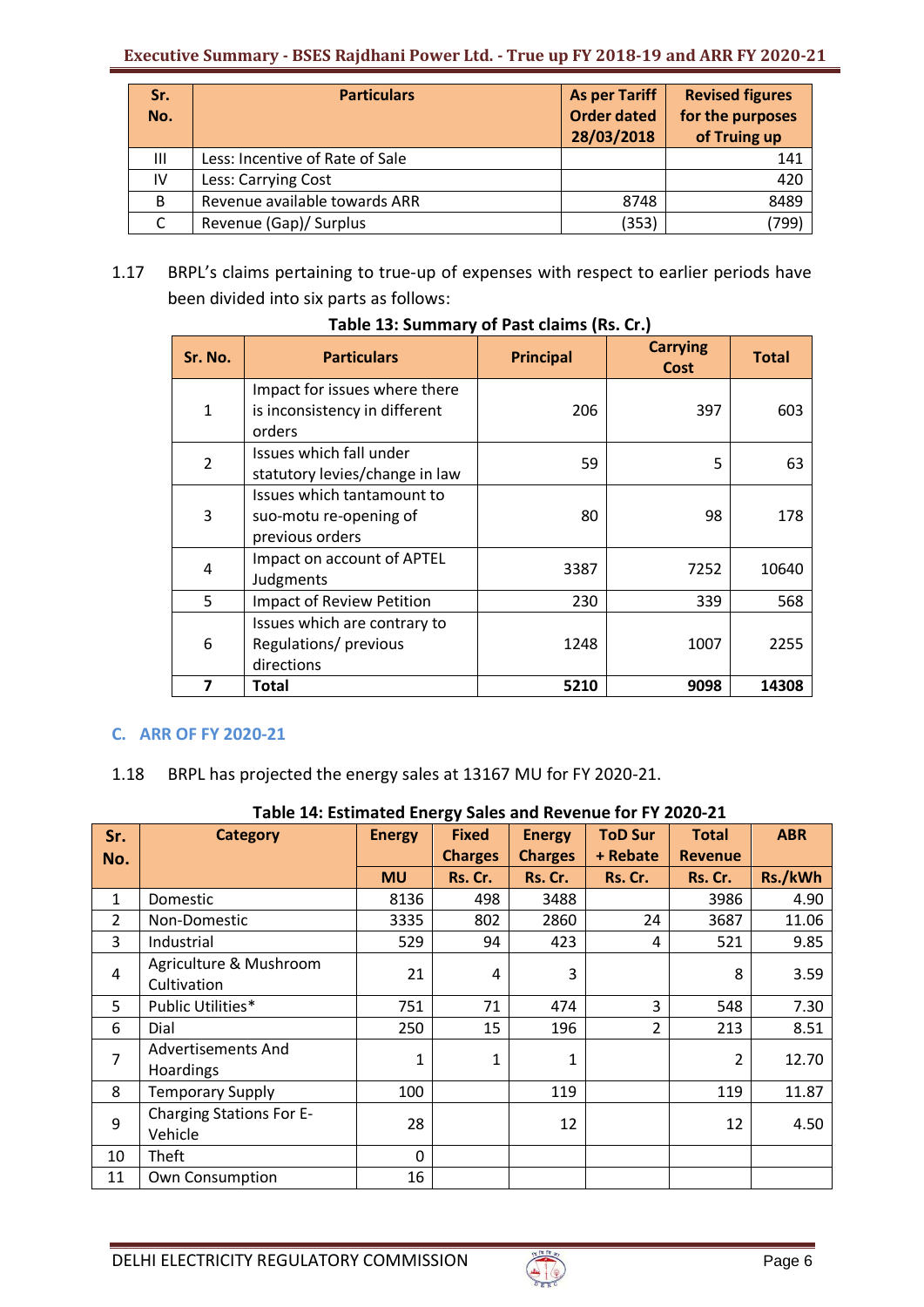| Sr.<br>No. | Category           | <b>Energy</b><br><b>MU</b> | <b>Fixed</b><br><b>Charges</b><br>Rs. Cr. | <b>Energy</b><br><b>Charges</b><br>Rs. Cr. | <b>ToD Sur</b><br>+ Rebate<br>Rs. Cr. | <b>Total</b><br><b>Revenue</b><br>Rs. Cr. | <b>ABR</b><br>Rs./kWh |
|------------|--------------------|----------------------------|-------------------------------------------|--------------------------------------------|---------------------------------------|-------------------------------------------|-----------------------|
| 12         | Net Metering       |                            |                                           |                                            |                                       |                                           |                       |
| 13         | <b>Grand Total</b> | 13167                      | 1486                                      | 7576                                       | 34                                    | 9096                                      | 6.91                  |

*\* Public Utilities include Public Lighting, DJB (11kV), DJB (LT), Railway Traction & DMRC.*

1.19 BRPL submitted that the Regulation-25 (1) of *DERC (Business Plan) Regulations, 2019* specifies the Distribution Loss Target from FY 2020-21 to FY 2022-23 as under:

# **Table - 15: Distribution Loss during FY 2020-21 to 2022-23**

| Sr.No. | <b>Distribution Licensee</b> | FY 2020-21 | FY 2021-22 | $\sqrt{Y}$ FY 2022-23 |
|--------|------------------------------|------------|------------|-----------------------|
|        | BSES Rajdhani Power Limited  | 8.10%      | 8.00%      | 7.90%                 |

1.20 BRPL has considered Collection Efficiency of 99.50% during FY 2020-21 in accordance with Regulation 26(1) of *DERC (Business Plan) Regulations, 2019.*

# 1.21 Estimated energy requirement for FY 2020-21 is as follows:

## **Table - 16: Energy Requirement for FY 2020-21**

| Sr.No. | <b>Particulars</b>                           | MU    |
|--------|----------------------------------------------|-------|
|        | <b>Energy Sales</b>                          | 13167 |
|        | <b>Distribution Loss</b>                     | 8.10% |
|        | Energy requirement at Distribution Periphery | 1137  |

1.22 Based on the above estimation of energy requirement the power purchase cost for FY 2020-21 is estimated as follows:

| Sr.No.        | <b>Particulars</b>                                   | <b>Quantity</b> | Amt.     | Avg. Cost |
|---------------|------------------------------------------------------|-----------------|----------|-----------|
|               |                                                      | (MU)            | (Rs.Cr.) | (Rs./kWh) |
| 1             | <b>Total Energy Available (Excluding SGS Plants)</b> | 11987           | 5074     | 4.23      |
| $\mathcal{P}$ | <b>Inter-State Transmission Loss</b>                 | 3.00%           |          |           |
| 3             | <b>Inter-State Transmission Loss</b>                 | 360             |          |           |
| 4             | Energy Available from Delhi stations                 | 2120            | 1459     | 6.88      |
| 5             | <b>Short Term Purchase</b>                           | 1783            | 669      | 3.75      |
| 6             | <b>Short Term Sale</b>                               | 1071            | (331)    | 3.09      |
| 7             | <b>Energy Available at State Transmission</b>        | 14459           |          |           |
|               | Periphery                                            |                 |          |           |
| 8             | <b>Intra-State Transmission Loss</b>                 | 0.92%           |          |           |
| 9             | <b>Intra-State Transmission Loss</b>                 | 133             |          |           |
| 10            | <b>Transmission charges</b>                          |                 | 1104     |           |
| 11            | Less: Rebate                                         |                 | (120)    |           |
| 12            | Add: REC Purchase                                    |                 | 255      |           |
| 13            | Net Energy available at Distribution Periphery       | 14327           | 8110     | 5.66      |

# **Table 17: Power Purchase Cost for FY 2020-21**

1.23 The O&M Expenses estimated by BRPL for FY 2020-21 are as follows:

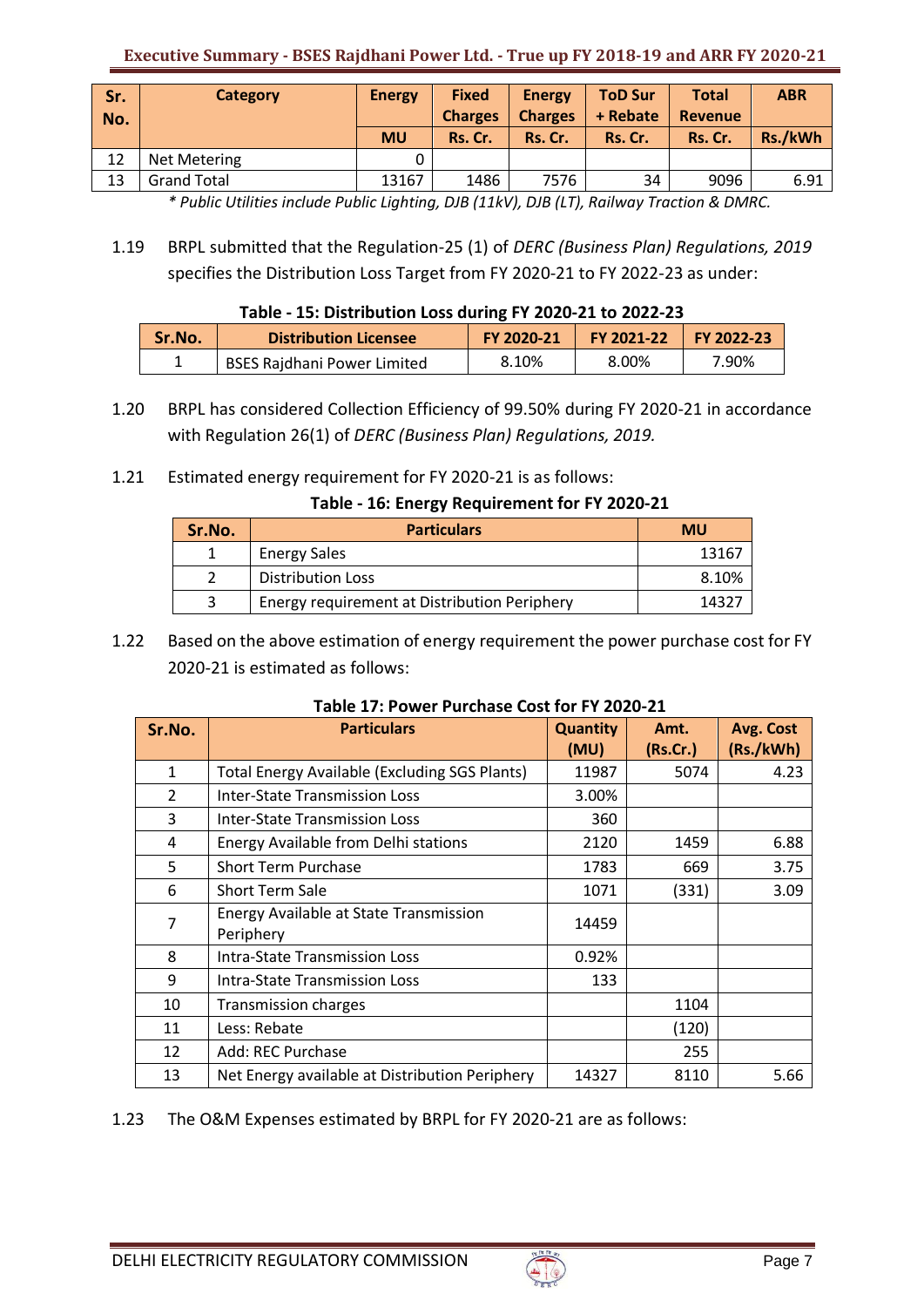| Sr.            | <b>Assets/lines</b>       | Avg.            | <b>Units</b>      | <b>Norms</b> | <b>Amount</b> |
|----------------|---------------------------|-----------------|-------------------|--------------|---------------|
| No.            |                           | <b>Quantity</b> |                   |              |               |
| 1              | 66 kV lines               | 1164            | Rs. Lakh/ Ckt. Km | 3.855        | 45            |
| $\overline{2}$ | 33 kV lines               |                 |                   |              |               |
| 3              | 11 kV lines               | 7785            | Rs. Lakh/ Ckt. Km | 1.150        | 90            |
| 4              | LT lines system           | 12458           | Rs. Lakh/ Ckt. Km | 6.148        | 766           |
| 5              | 66/11 kV grid sub-station | 6365            | Rs. Lakh/ Ckt. Km | 1.033        | 66            |
| 6              | 33/11 kV grid sub-station |                 |                   |              |               |
| 7              | 11/0.415 kV DT            | 5204            | Rs. Lakh/ Ckt. Km | 2.563        | 133           |
| 8              | <b>Total</b>              |                 |                   |              | 1099          |

### **Table 18: O&M Expenses estimated during FY 2020-21 (Rs. Cr.)**

1.24 The additional O&M Expenses for FY 2020-21 as estimated by BRPL are as follows:

| <b>O&amp;M Expenses</b>    | FY 2018-19 | FY 2019-20 (Escalated | FY 2020-21          |
|----------------------------|------------|-----------------------|---------------------|
| <b>Projection</b>          | (Actual)   | at 5.6%)              | (Escalated at 3.8%) |
| Additional O&M<br>Expenses | 197        | 208                   | 216                 |

#### **Table 19: Additional O&M Expenses estimated for FY 2020-21 (Rs. Cr.)**

- 1.25 The Petitioner has considered the gross capitalisation of Rs. 624 Crore including consumer contribution (Deposit work) (Rs. 67 Crore) during FY 2020-21 as approved by the Commission, provided that the same may be trued-up based on the actuals incurred to meet the loss targets issued by the Commission for FY 2020-21.
- 1.26 BRPL has submitted that FY 2017-18 being the first Financial Year for *DERC (Terms and Conditions for Determination of Tariff) Regulations, 2017* and *DERC (Business Plan) Regulations 2017*, the Petitioner has worked out the depreciation by applying these class-wise rates based on the useful life of the existing assets. Accordingly, the average rate of depreciation comes to be 4.76%. The Petitioner has applied rate of 4.76% on the average GFA estimated for FY 2019-20. However, the depreciation rate of 4.76% so computed, may undergo change at the end of FY 2018-19 based on actual capitalization. The depreciation for FY 2020-21 is submitted as follows:

| Sr.No. | <b>Particulars</b>               | FY 2020-21 |
|--------|----------------------------------|------------|
| A      | Gross Fixed Assets (GFA)         |            |
|        | <b>Opening Balance</b>           | 7657       |
| ii     | Additions during the year        | 624        |
| iii    | <b>Closing Balance</b>           | 8281       |
| iv     | Average Balance                  | 7969       |
| B      | <b>Consumer Contribution</b>     |            |
| v      | <b>Opening Balance</b>           | 790        |
| vi     | Additions during the year        | 67         |
| vii    | <b>Closing Balance</b>           | 857        |
| viii   | Average Balance                  | 824        |
| C      | GFA net of consumer contribution | 7146       |
| D      | Average rate of depreciation     | 4.76%      |

#### **Table 20: Depreciation for FY 2020-21 (Rs. Cr.)**

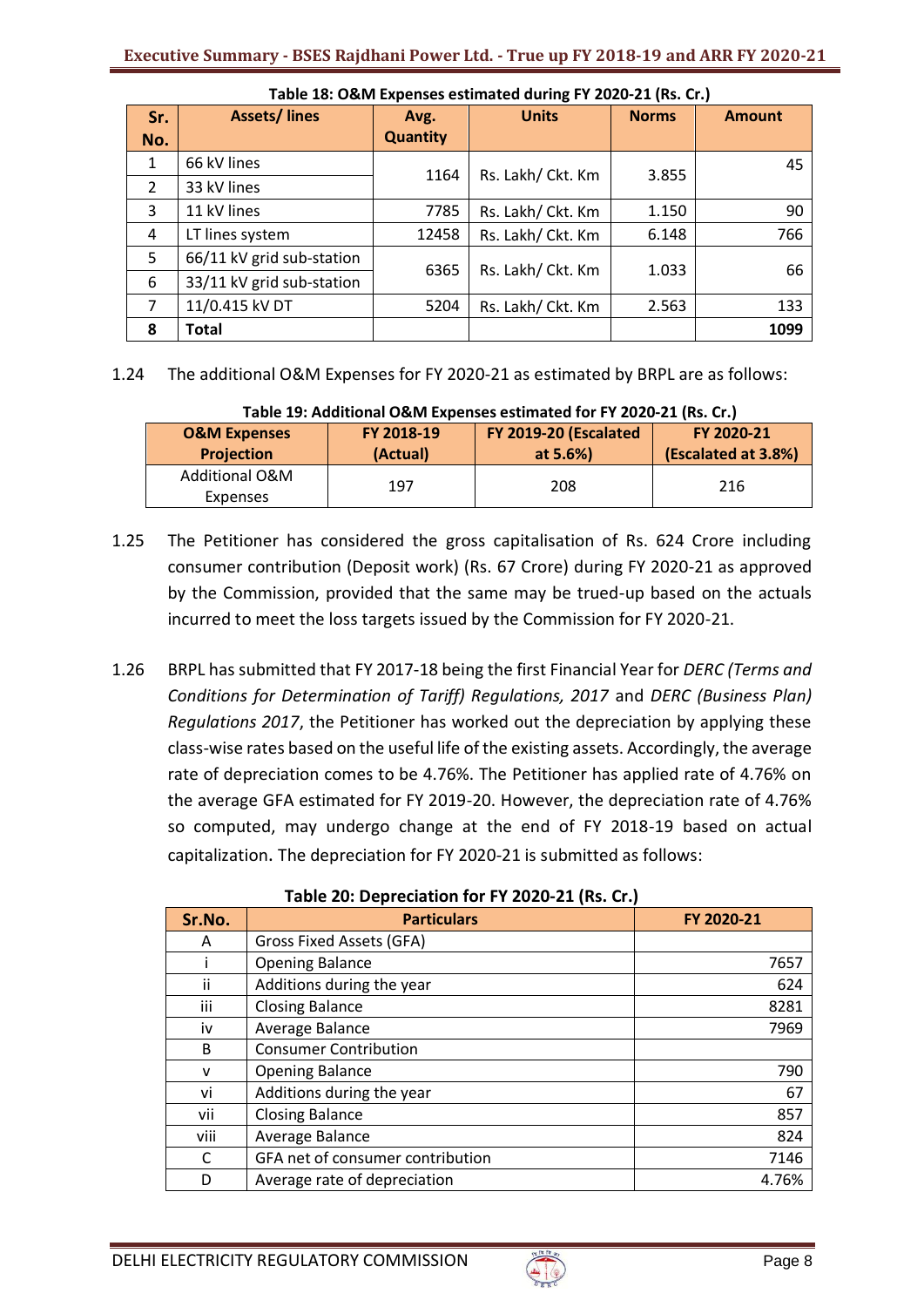| Sr.No. | <b>Particulars</b>       | FY 2020-21 |  |
|--------|--------------------------|------------|--|
|        | Gross Fixed Assets (GFA) |            |  |
|        | Depreciation             | 340        |  |

1.27 BRPL has computed RoCE during FY 2020-21 as under:

| Table 21: RoCE for FY 2020-21 (Rs. Cr.) |  |
|-----------------------------------------|--|
|-----------------------------------------|--|

| Sr.No. | <b>Particulars</b>                      | FY 2020-21 |
|--------|-----------------------------------------|------------|
| A      | <b>Average Equity</b>                   | 2270       |
| B      | Average Debt                            | 2657       |
|        | Total                                   | 4927       |
| D      | Rate of Return on Equity                | 16.00%     |
| F      | Income Tax Rate                         | 17.47%     |
| F      | Grossed up Return on Equity             | 19.39%     |
| G      | Rate of Interest on Debt                | 12.90%     |
| н      | Weighted Average Cost of Capital (WACC) | 15.89%     |
|        | Regulated Rate Base (RRB (i))           | 4694       |
|        | Return on Capital Employed (RoCE)       | 746        |

- 1.28 BRPL has considered the Non-Tariff Income and income from other business during FY 2020-21 equivalent to actual NTI during FY 2018-19 as Rs. 157.60 Crore.
- 1.29 The Aggregate Revenue Requirement during FY 2020-21 is tabulated as follows: **Table 22: Aggregate Revenue Requirement for FY 2020-21 (Rs. Cr.)**

| Sr.No. | <b>Particulars</b>                                              | FY 2020-21 |
|--------|-----------------------------------------------------------------|------------|
| A      | Net Power Purchase Cost including Transmission and SLDC Charges | 8110       |
| B      | <b>O&amp;M Expenses</b>                                         | 1099       |
| C      | <b>Additional O&amp;M Expenses</b>                              | 216        |
| D      | Depreciation                                                    | 340        |
| F      | Return on Capital Employed (RoCE)                               | 746        |
| F.     | Less: NTI                                                       | 158        |
| G      | Aggregate Revenue Requirement                                   | 10353      |

1.30 BRPL has submitted the Regulatory Assets till FY 2018-19 as follows:

| Sr.No.         | <b>Particulars</b>                                          | FY 2018-19 |
|----------------|-------------------------------------------------------------|------------|
| A              | <b>RA Creation</b>                                          |            |
| 1              | Opening RA for FY 2018-19                                   | 3979       |
| $\overline{2}$ | Revenue Gap during FY 2018-19                               | 799        |
| 3              | Rate of carrying cost                                       | 14%        |
| 4              | Carrying cost accrued during the year                       | 613        |
| 5              | Amortization through 8% surcharge                           | 721        |
| 6              | Amortization of carrying cost                               | 420        |
| 8              | Closing RA for FY 2018-19 on stand-alone basis              | 4250       |
| 9              | Add:                                                        |            |
| a              | Impact of past claims up to FY 2017-18 as per Table 1B13 of | 14308      |
|                | True-up Petition for FY 2018-19                             |            |
| <sub>b</sub>   | Carrying cost on past claims during FY 2018-19              | 2003       |
| 9              | Total closing RA for FY 2018-19                             | 20561      |

|--|